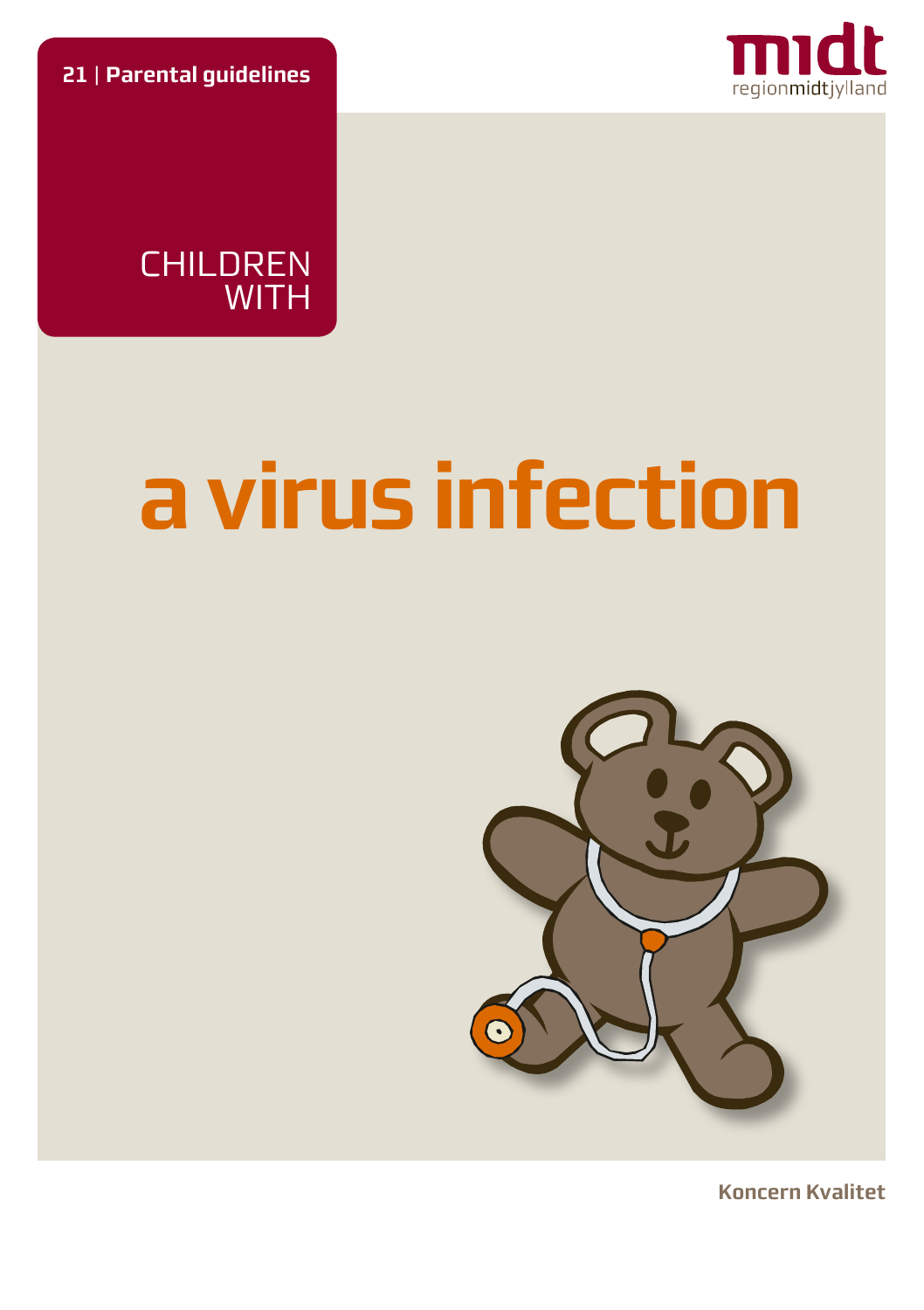# Children with **a virus infection**

# **General information:**

A virus infection or fever with an unknown cause is the term doctors use when a child has an influenzalike illness without any signs of infection in the ears, throat, lungs, etc. This term covers very mild cases to serious infections that affect the child's general condition. The severity of symptoms differs from child to child. Children under six months do not necessarily run a fever.

It is rarely possible to identify the exact virus, and this is not important for the treatment. Once the child has been infected, it usually takes 2-7 days for the symptoms to appear. Although the worst symptoms usually disappear after 3-5 days, the illness may last up to a week.

# **How is it contracted?**

Common to all viruses is that they spread by close contact. Viruses are present in the child's mucus/ snot and spittle, and children are infected when they breathe in small droplets from coughing or sneezing and from having been in contact with hands or, for example, toys that are contaminated with spittle or snot.

# **Symptoms:**

- Fever
- Irritability
- Headache
- Aching muscles and joints
- Loss of appetite
- Tiredness and weakness
- Runny nose
- Sore throat
- Possibly coughing and restless sleep
- Possibly earache
- Stomach ache, sometimes accompanied by vomiting and/or diarrhoea

# **Good advice:**

● Good hygiene. Wash your hands often – also your child's hands. Use disposable tissues and wash toys, etc., if they are contaminated with snot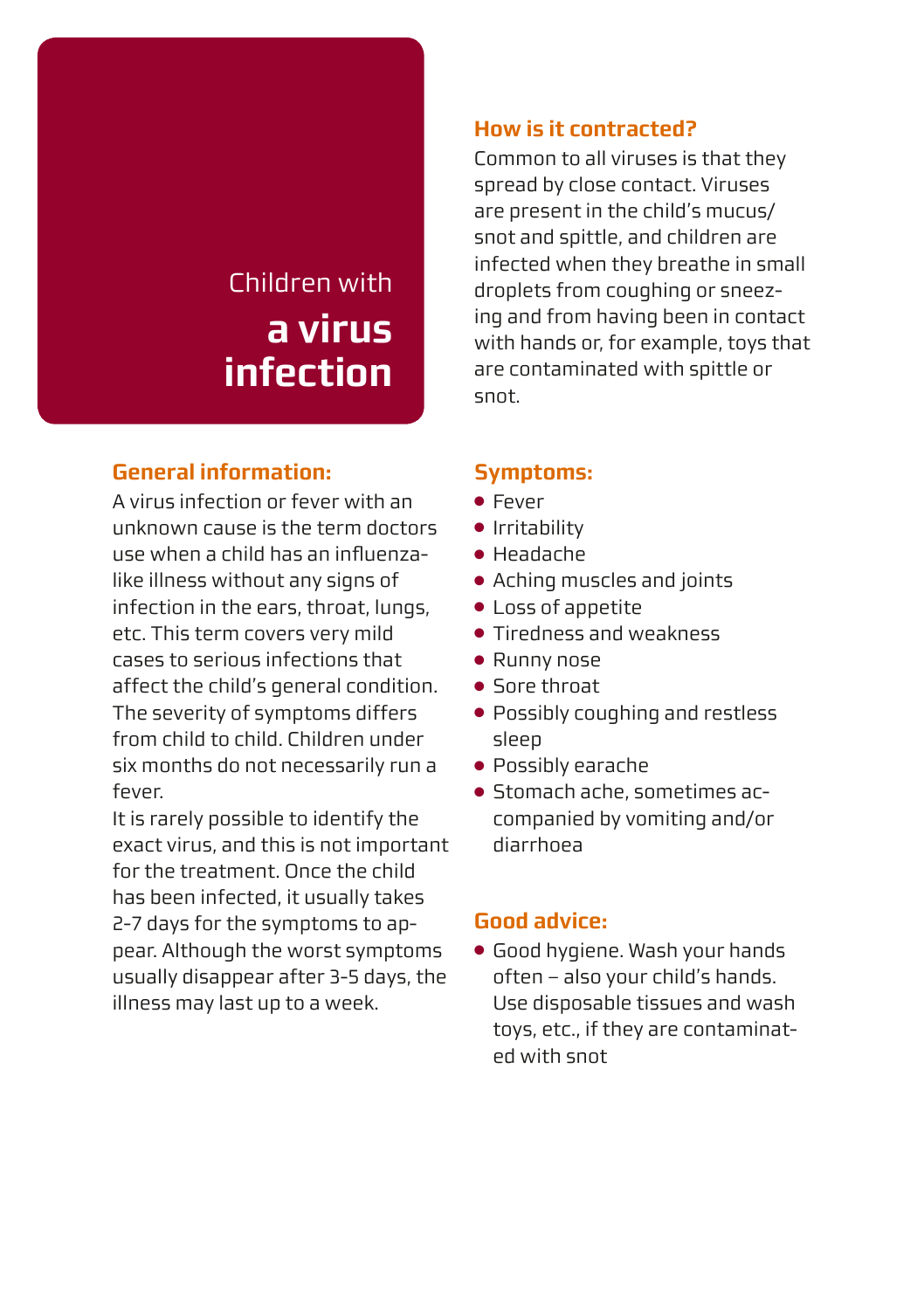- If your child runs a fever, it must be able to get rid of the heat. It is often enough to dress the child in underwear and ankle socks. Use a sheet or duvet cover instead of a duvet
- The child is better able to breathe if its head is elevated when sleeping. Also, it helps to loosen the mucus if the child changes position now and again, sleeps on both sides, sits up, moves around/ plays as much as possible
- Offer the child plenty to drink. This loosens the mucus and makes it easier to cough it up
- As long as the child does not run a fever, it may play outside if adequately dressed. The child may also sleep outside in a pram as long as you keep a close watch on it
- Avoid exposing the child to passive smoking. Tobacco smoke increases the risk of irritation of the airways and increases the frequency of infections.

#### **When to see a doctor?**

Contact a doctor if the child:

- seems weak and is difficult to get into contact with
- cannot pee and refuses to drink
- runs a high fever for several days
- has a rash which does not disappear when you press on it
- makes you worry and you feel insecure

Contact your general practitioner first because he/she knows your child better than the doctor on call. You can also get good advice and guidance from your health visitor.

#### **Treatment:**

There is no treatment for most virus infections. The only thing you can do is to relieve the symptoms and observe the child.

If the child is in pain and/or refuses to drink, you may give it painkillers as agreed with a doctor.

#### **Prevention:**

Prevention is difficult, because virus is spread when many children are in close contact.

● It is important to wash your hands after having been in contact with a sick child.

Generally, it is important for both adults and children to wash their hands often, as this has been shown to reduce the risk of infection.

# **Childcare:**

The child can return to childcare when the fever has gone and the child feels well enough to play with other children.